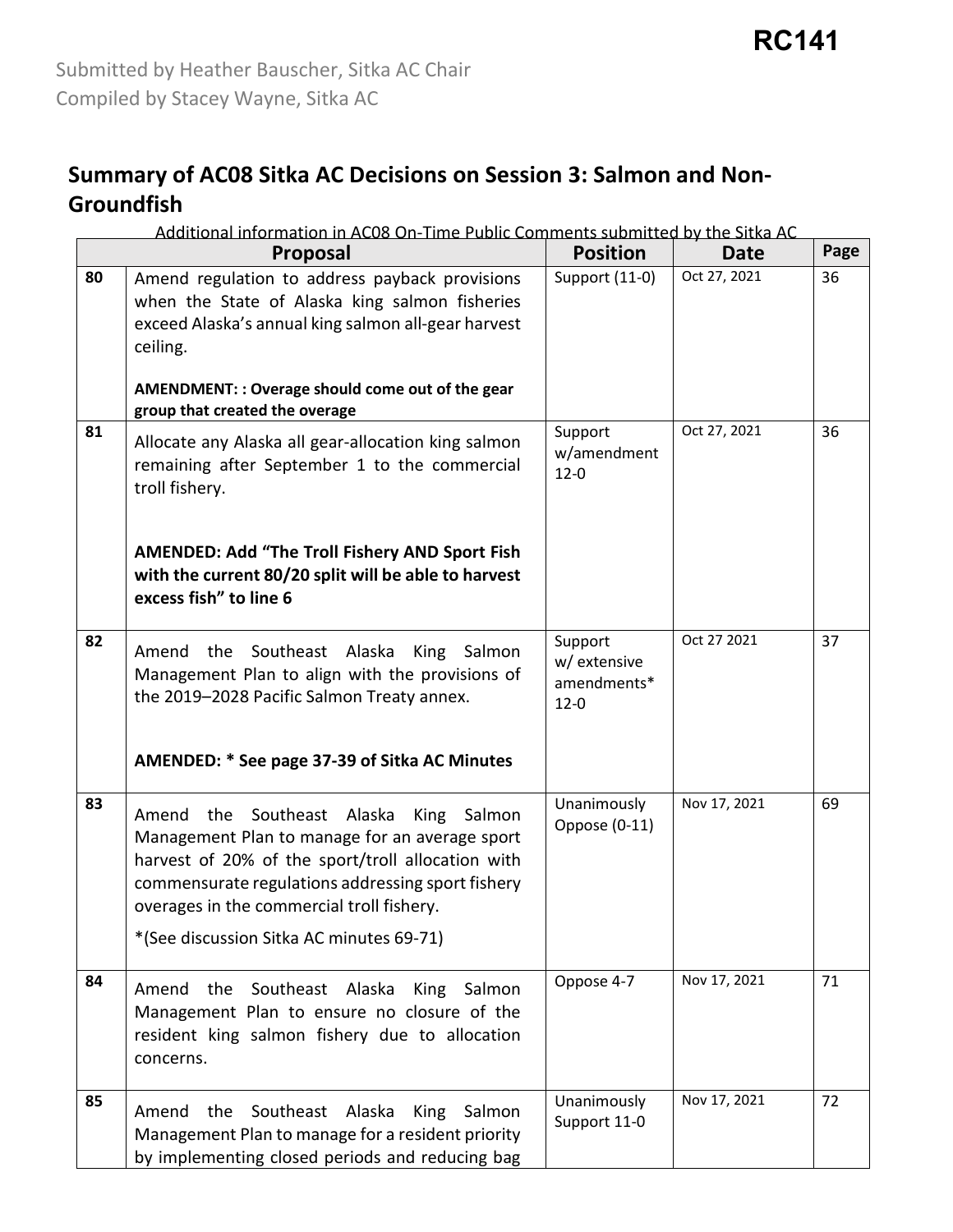|    | ***85 and 86 is consistent with the Sitka AC's<br>support of proposal 82 with our proposed changes<br>and makes it fair; Since SEAK does not have any<br>saltwater subsistence king salmon fisheries, local<br>residents met their subsistence needs via the sport<br>fishery. Thus it is appropriate to prioritize resident<br>sport above other uses, specifically above non-<br>resident sport and even commercial.<br>*(Sitka AC minutes pg 71-72) |                             |              |    |
|----|--------------------------------------------------------------------------------------------------------------------------------------------------------------------------------------------------------------------------------------------------------------------------------------------------------------------------------------------------------------------------------------------------------------------------------------------------------|-----------------------------|--------------|----|
| 86 | Amend the Southeast Alaska King Salmon<br>Management Plan to manage for a resident<br>priority by implementing closed periods and<br>reducing bag limits for nonresidents.<br>*See discussion under proposal 85<br>(Sitka AC minutes page 72)                                                                                                                                                                                                          | Unanimously<br>Support 11-0 | Nov 17 2021  | 73 |
|    | 87 no comment                                                                                                                                                                                                                                                                                                                                                                                                                                          |                             |              |    |
| 88 | Southeast Alaska<br>the<br>King Salmon<br>Amend<br>Management Plan to manage for a sliding sport<br>allocation between 16 and 24 percent with<br>commensurate commercial troll fishery allocation<br>modification under commercial regulation.                                                                                                                                                                                                         | Unanimously<br>Oppose 0-11  | Nov 17, 2021 | 73 |
| 89 | Allow the use of two additional fishing lines during<br>periods of king salmon non-retention in all of the<br>Southeast-Yakutat area if there is more than one<br>CFEC power troll permit holder on board the vessel.<br>*(See Discussion Sitka AC minutes 74-75)                                                                                                                                                                                      | Unanimously<br>Oppose 0-12  | Nov 17, 2021 | 73 |
| 90 | Change trigger to from an annual abundance index<br>(AI) number to a District 13 early-winter power troll<br>CPUE tier.                                                                                                                                                                                                                                                                                                                                | Unanimously<br>Support 12-0 | Nov 17, 2021 | 75 |
| 91 | Reallocate the annual troll harvest allocation<br>between the winter, spring and summer troll<br>fisheries.                                                                                                                                                                                                                                                                                                                                            | Unanimously<br>Oppose 0-11  | Nov 17, 2021 | 76 |
| 92 | Allow retention of king salmon greater than 26                                                                                                                                                                                                                                                                                                                                                                                                         | Support 12-1                | Dec 1, 2021  | 83 |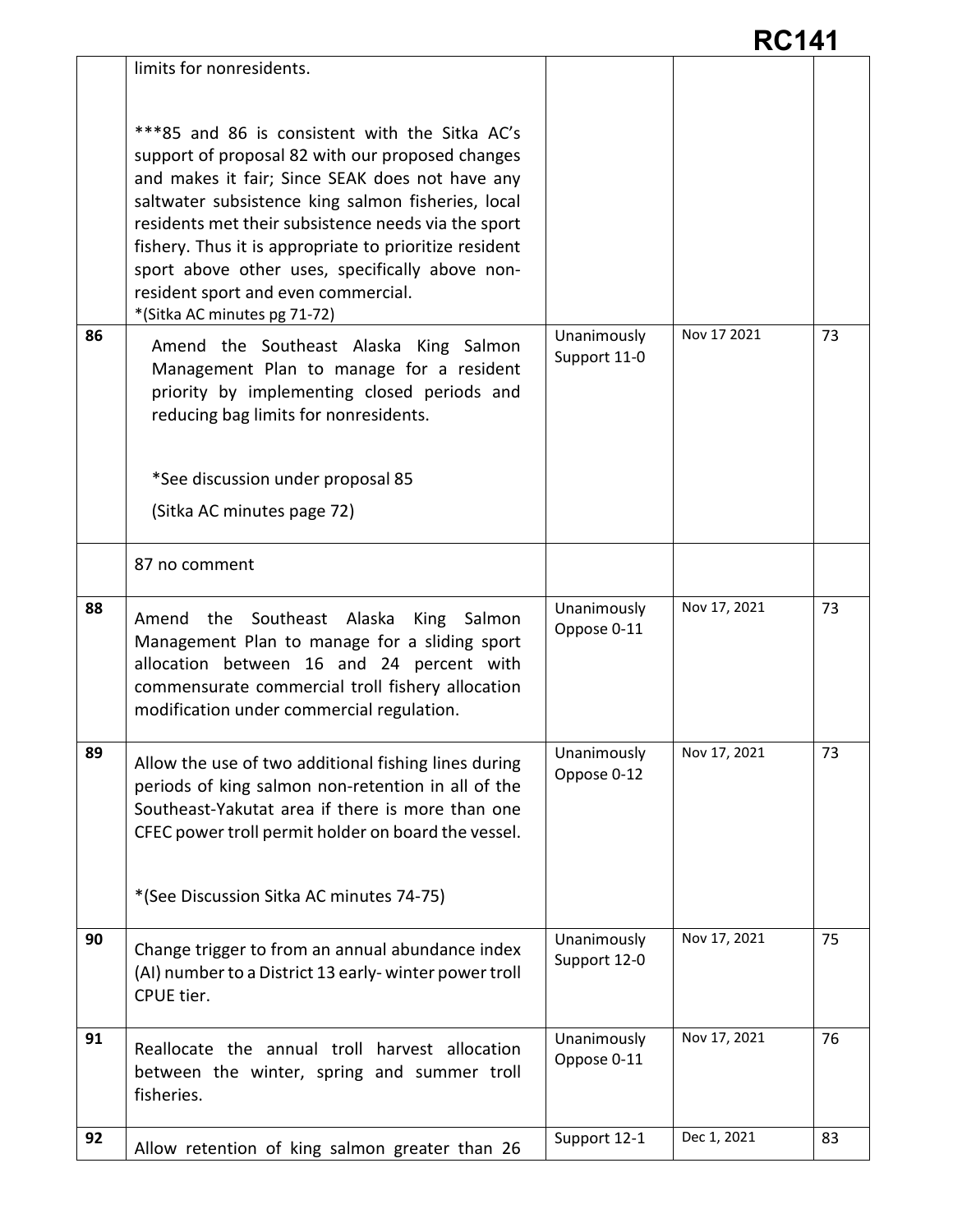|     | inches in hatchery terminal harvest areas by<br>commercial trollers.                                                                                                                                   |                                              |             |    |
|-----|--------------------------------------------------------------------------------------------------------------------------------------------------------------------------------------------------------|----------------------------------------------|-------------|----|
| 93  | Amend the Southeast Alaska<br>King Salmon<br>Management Plan by reducing the maximum<br>nonresident annual limit to three king salmon.                                                                 | Oppose 1-13                                  | Dec 1, 2021 | 86 |
| 94  | Southeast Alaska<br>Amend the<br><b>King</b><br>Salmon<br>Management Plan to manage for a resident priority<br>by implementing specific closed periods and<br>reducing annual limits for nonresidents. | See comments<br>on proposal 82<br>on page 37 | Dec 1, 2021 | 86 |
|     | ***We support Proposal 82 as amended, which is<br>mutually exclusive to 94.                                                                                                                            |                                              |             |    |
| 95  | Amend the Southeast Alaska King Salmon<br>Management Plan to provide for in season<br>liberalization of management measures when the<br>sport fish allocation will not be met                          | Support 13-1                                 | Dec 1, 2021 | 86 |
|     | 96,97 no comment                                                                                                                                                                                       |                                              |             |    |
| 99  | Establish a gear rotation between purse seine and<br>troll gear in the Southeast Cove Terminal Harvest<br>area.                                                                                        | Support 10-2<br>2 abstain                    | Dec 1, 2021 | 87 |
| 100 | Remove drift gillnet gear from allowed gear to<br>participate in the Southeast Cove THA common<br>property fisheries.                                                                                  | Oppose 2-12                                  | Dec 1, 2021 | 87 |
| 101 | Modify management plan to further consider<br>potential effect of hatchery-produced salmon on<br>wild-stock salmon.                                                                                    | Oppose 1-10<br>3 abstain                     | Dec 1 2021  | 88 |
| 102 | Change the ratio of drift gillnet to purse seine<br>openings from 2:1 to 1:2 in the Deep Inlet<br>Terminal Harvest Area.                                                                               | Support 13-1<br>W/amendment                  | Dec 1, 2021 | 88 |
|     | AMENDED: make it a 1:1 ratio of seine days and<br>gill net days                                                                                                                                        |                                              |             |    |
| 103 | Modify net gear allocation guidelines to further<br>consider potential effect of hatchery produced<br>salmon on wild-stock salmon and wild-stock                                                       | Oppose 1-11<br>2 abstain                     | Dec 1, 2021 | 89 |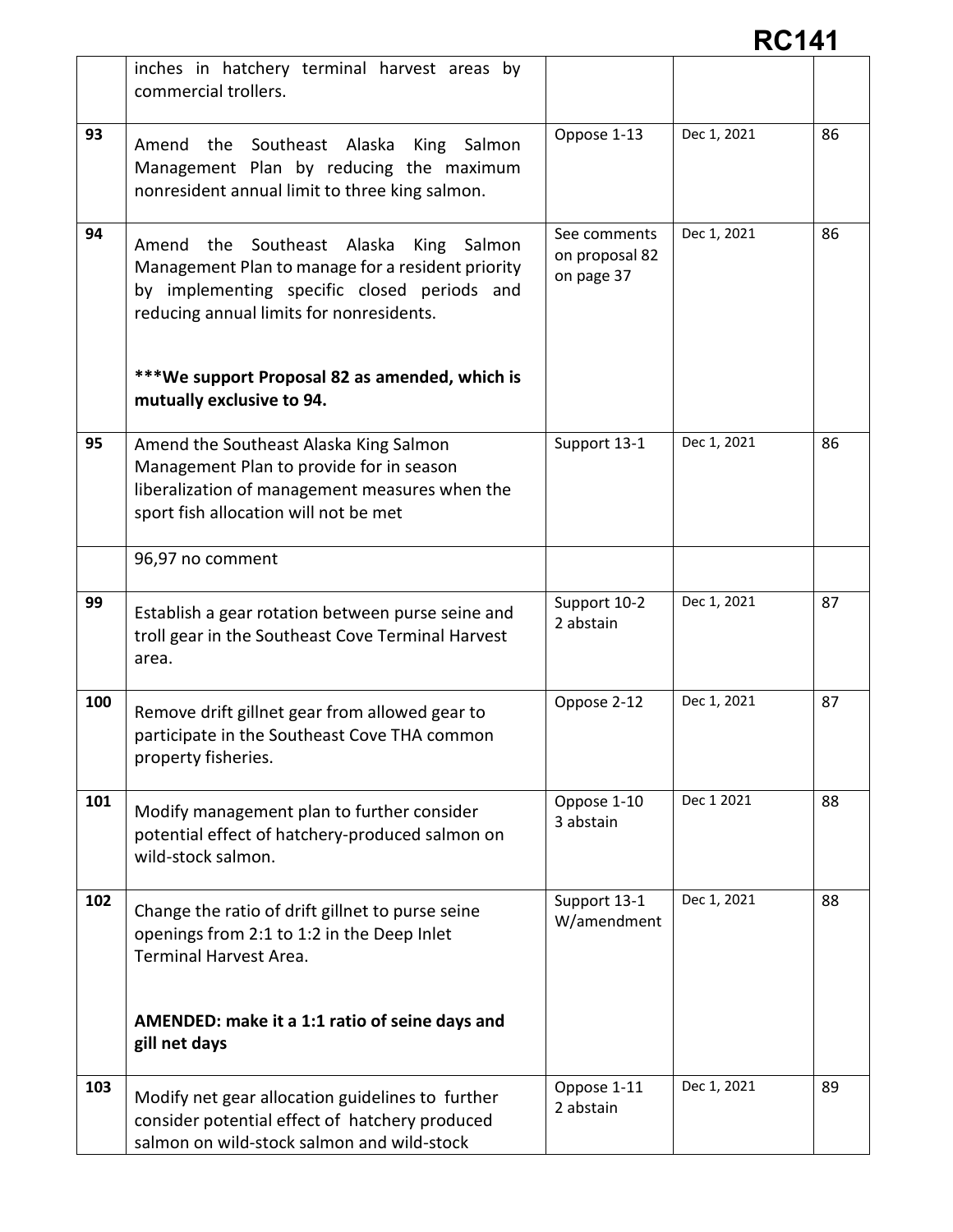|     | salmon management.                                                                                                                                                                                                                    |                             |              |     |
|-----|---------------------------------------------------------------------------------------------------------------------------------------------------------------------------------------------------------------------------------------|-----------------------------|--------------|-----|
|     | 104-109                                                                                                                                                                                                                               | No comment                  |              |     |
| 110 | Require reporting and recovery of lost drift gillnet<br>gear.                                                                                                                                                                         | Support 11-1<br>2 abstain   | Dec 12, 2021 | 97  |
|     | 111,112 no comment                                                                                                                                                                                                                    |                             |              |     |
| 113 | Change the maximum mesh size during periods<br>established by emergency order from 6 inches to a<br>range of five and one-quarter to 6 inches and define<br>dates in Districts 6, 8 and 11 when the mesh size<br>will be implemented. | Oppose 0-9<br>4 abstain     | Dec 6, 2021  | 98  |
| 114 | Allow the use of fishing rods in conjunction with<br>downriggers by hand trollers.                                                                                                                                                    | Support 12-1<br>1 abstain   | Dec 6, 2021  | 98  |
| 115 | Modify the start date of the winter troll fishery.                                                                                                                                                                                    | Support 14-0<br>amended     | Dec 6, 2021  | 100 |
|     | AMENDED: apply only in years when the winter<br>fishery is scheduled to close March 15 instead of<br>April 30.                                                                                                                        |                             |              |     |
|     | (See discussion in Sitka AC minutes pages 100-103)                                                                                                                                                                                    |                             |              |     |
| 116 | Require retention of king salmon caught during<br>periods of non retention to be retained if they are<br>deemed too injured to be released and set price at<br>one dollar for selling retained fish.                                  | Unanimously<br>Oppose 0-14  | Dec 6, 2021  | 103 |
| 276 | Allow for the retention of salmon during periods of<br>commercial non retention when the sport fishery in<br>the area is open for that species.                                                                                       | Support 14-4                | Feb 24, 2021 | 20  |
| 117 | Allow trollers the use of two additional fishing lines<br>in designated chum troll fishing areas in August and<br>September.<br>118-121 no comment                                                                                    | Oppose 1-13                 | Dec 6, 2021  | 103 |
| 122 | Remove sunset date so regulation remains in effect.                                                                                                                                                                                   | Support 13-0<br>2 abstain   | Dec 5, 2021  | 152 |
|     | 123-130 no comment                                                                                                                                                                                                                    |                             |              |     |
| 131 | Modify fishing area and add hand purse seine as<br>legal gear for the Redoubt Bay and Lake<br>subsistence salmon fishery.                                                                                                             | Support 14-0<br>w/amendment | Dec 5 2021   | 153 |
|     | AMENDED: to move the boundary to 50 yards<br><b>North of Existing Snagging Line</b>                                                                                                                                                   |                             |              |     |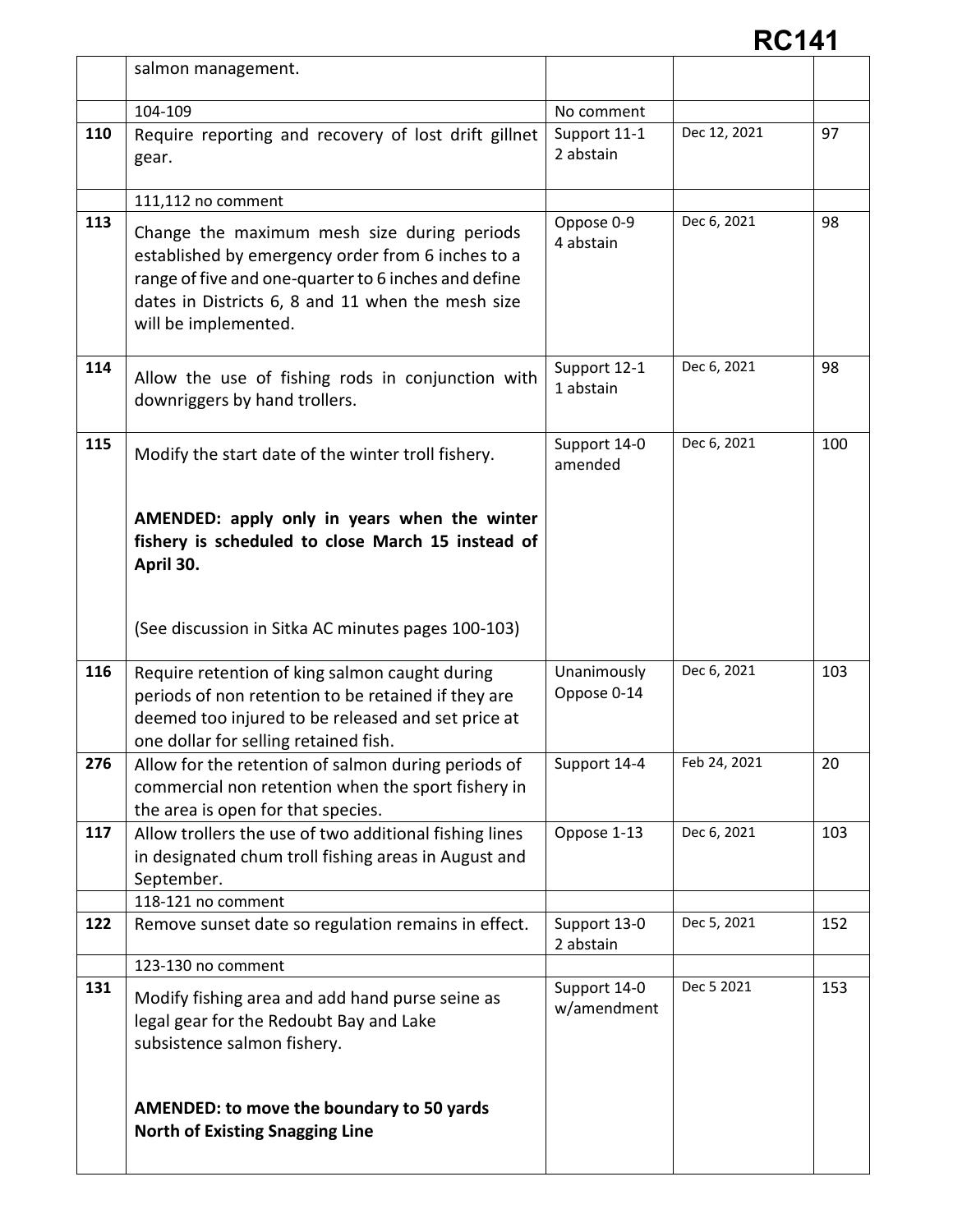|     | *See discussion Sitka AC Minutes pages 134-137                                                                                                                                                                                                                                                                                                                                                                                               |                                                         |              |     |
|-----|----------------------------------------------------------------------------------------------------------------------------------------------------------------------------------------------------------------------------------------------------------------------------------------------------------------------------------------------------------------------------------------------------------------------------------------------|---------------------------------------------------------|--------------|-----|
| 132 | Prohibit the use of spears in Redoubt Bay and Lake<br>subsistence fishery from June 21 to August 1.<br>*** See discussion Sitka AC minutes pages 105-109                                                                                                                                                                                                                                                                                     | No Action<br>Alert to illegal<br>spear<br>Dive fishery? | Dec 6 2021   | 105 |
| 133 | Allow the use of seine and gillnet gear in the<br>waters of Redoubt Bay that are open to<br>commercial salmon fishing.                                                                                                                                                                                                                                                                                                                       | Oppose 0-11<br>2 abstain                                | Dec 15, 2021 | 137 |
|     | NOTE TO BOF: this proposal seeks to make<br>changes to eliminate potentially conflicting<br>regulations.                                                                                                                                                                                                                                                                                                                                     |                                                         |              |     |
|     | ***Rather than support the proposal, the Sitka<br>AC made the following motion that would make<br>the changes to deal with the issues the<br>department is concerned about in this proposal<br>with the following language: Move that we ask<br>the BoF to modify 5aac01.720(a)(1) such that<br>seine and gillnet gear not be allowed for<br>subsistence salmon fishing in Redoubt Bay except<br>as allowed under a community harvest permit |                                                         |              |     |
|     | <b>Full Sitka AC in support of motion</b><br>(See discussion Sitka AC minutes pages 137-140)                                                                                                                                                                                                                                                                                                                                                 |                                                         |              |     |
|     | 134,135 no comment                                                                                                                                                                                                                                                                                                                                                                                                                           |                                                         |              |     |
| 136 | Include commercially harvested salmon to fish<br>that may not be possessed on the same day sport<br>or personal use salmon are taken.                                                                                                                                                                                                                                                                                                        | Unanimously<br>Oppose 0-13                              | Dec 15, 2021 | 141 |
|     | 137-142 no comment                                                                                                                                                                                                                                                                                                                                                                                                                           |                                                         |              |     |
| 143 | Require inseason reporting of nonresident sport fish<br>harvest.                                                                                                                                                                                                                                                                                                                                                                             | Unanimously<br>Support 15-0                             | Dec 20, 2021 | 155 |
| 144 | Establish a logbook program for rental vessels used<br>in Southeast Alaska sport fisheries.                                                                                                                                                                                                                                                                                                                                                  | Unanimously<br>Support 13-0<br>See rebuttal<br>Of staff | Dec 15, 2021 | 157 |
|     |                                                                                                                                                                                                                                                                                                                                                                                                                                              | comment 142                                             | Dec 20, 2021 | 157 |
| 145 | Establish nonresident bag, possession, and annual<br>limits for coho and sockeye salmon in the fresh and<br>salt waters of the Southeast Alaska Area.                                                                                                                                                                                                                                                                                        | Support 9-6                                             |              |     |
| 146 | Establish nonresident bag and possession limits for<br>coho, sockeye, chum, and pink salmon in salt waters<br>of the Southeast Alaska Area.                                                                                                                                                                                                                                                                                                  | Oppose 3-11                                             | Dec 20,2021  | 158 |